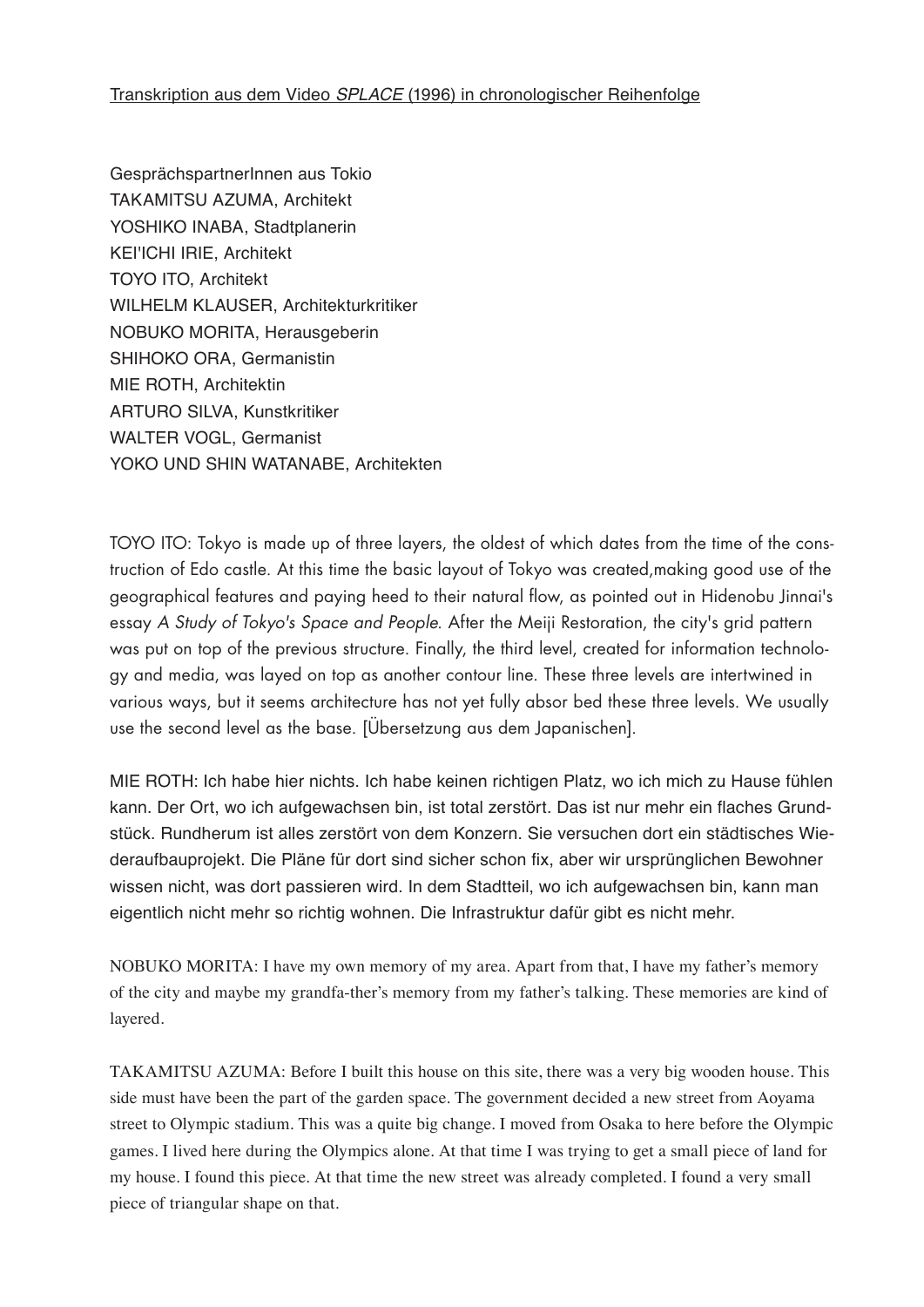SHIHOKO ORA**:** Als Bewohnerin einer Stadt möchte ich zuerst die Gegend, wo ich direkt wohne, genau kennenlernen, damit ich ein sicheres Gefühl habe, ich kenne mich hier zumindest aus. Auch den Ort, wo ich arbeite, muß ich zuerst sichern. Von dort beginnend möchte ich erst langsam andere Plätze kennenlernen.

TAKAMITSU AZUMA: We visited some construction sites outside of the downtown area, and we were talking about the place to live for us. And we decided to go back to the *inside.* When we visited *outside,*  we were very nervous. We imagined: Can we live around here? No relation between neighbours ... so we decided to live inside the city. We went back to the town and I started to go around the house, where we lived before**.**

TOYO ITO: Sometimes, if you go to certain places, you can feel the features of the land or the flow of water. Architecture has not accepted these three levels, but people typically have this kind of soft approach ... I think it should be possible to create architecture that combines the three levels. [Übersetzung aus dem Japanischen].

TAKAMITSU AZUMA**:** At that time, I was working as an architect. I was working for the project of Shinjuku station plaza. It means a very big station where many people move around. We arranged the very big plaza with ground floor and one lower floor. We lived in a very small house around here and went to the construction site every day. In daytime I was struggling for the very big spaces, underground space of course, and every night when I came back to my room, I designed for the very small land. And the conclusion was very clear. It was too small a piece of land, so I was forced to put up very small rooms to the sky. I calculated how many stories we need: for the entrance, for the kitchen, for the bathroom, bedroom and for my daughter. So we need five stories at least. Every time I designed on the paper, I became very nervous and visited again and again the site and measured the ground and went back to the room. I studied the sketch again. My wife and my daughter did not know anything.

SETSUKO AZUMA: Bis das Haus gebaut wurde, hatte ich immer daran gedacht, daß ich in einem eigenen Haus wohnen möchte, das von meinem Mann entworfen wird. Es ist mir egal, welches Haus gebaut wird.

WILHELM KLAUSER: Ich finde schon, daß diese Überlagerungen von öffentlichen Nutzungen etwas typisch Japanisches sind, was in immer stärkerem Maß ganz stark verfolgt wird. Shigeru Ban z. B. mit seinem Haus hat etwas Ähnliches gemacht, oder die Sumida Cultural Factory in Tokio. Alles ganz verwandte und ähnliche Konzepte.

NOBUKO MORITA: The site where I am living now I am living since my childhood. My father bought a house there. Several years ago, I did a study of our town. That site also has its original histories. During the Edo-period, about one hundred years ago, that site was a Daimyo-Villa and after Meiji, one rich banker bought the land and developed that area into an artist-village. At that period, we had a kind of boom to build garden suburbs, influenced by England. And many industrial people tried to build their own garden suburbs. My town was one of them. It was very successful and many artists, painters, sculptors and writers were living there. Then, during the Second World War, that area was bombed by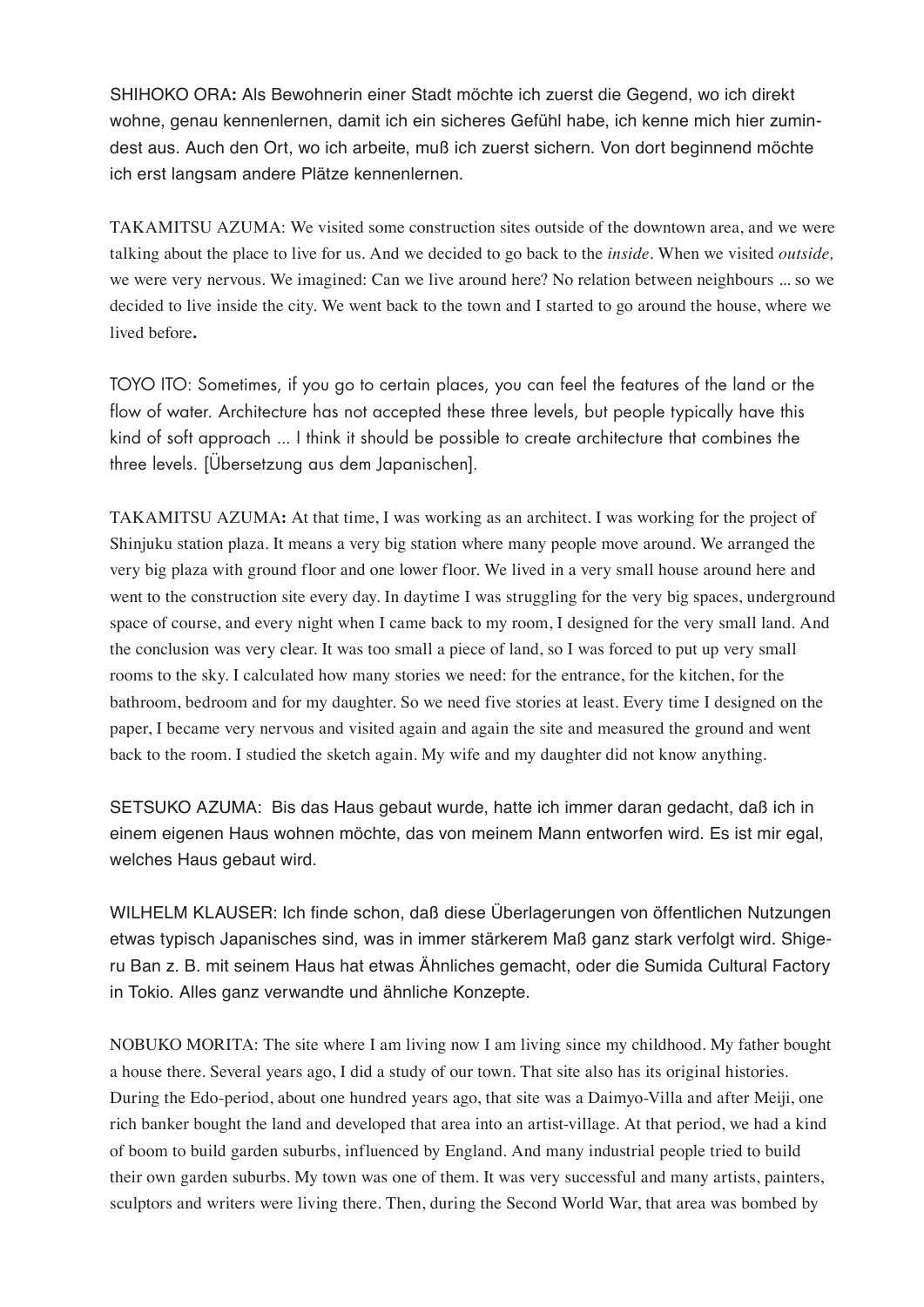the Americans and fire destroyed everything. After the Second World War, my parents moved to that town. Most of the people, who are living there, didn't know about its history before. Just small, small topics, we can pick up from the people, who lived there for a long time. Then, I started to reorganize the image of the town, it used to be before the war. Then I wrote a short essay about it. It was a very interesting story.

TOYO ITO: Since the Japanese have experienced this phenomenon continuously, they have come to overlook these relationships. I think they do not care about it. [Übersetzung aus dem Japanischen].

WALTER VOGL: Es geht mir auch jetzt, nachdem ich vier Jahre dort bin und die Stadt – in ihrer oberflächlichen Gestalt, wie sie sich anhand von Stadtplänen einem Touristen präsentiert – verhältnismäßig weniger gut kenne als so viele andere Städte, egal ob das jetzt Singapur oder Krakau, Lima oder Caracas ist. Denn wenn man dort arbeitet, kommt man von vornherein mit einer ganz anderen Erwartungshaltung an. Es könnte so sein, daß der Zwang, sich des fremden Territoriums zu versichern, für jemanden, der weiß, daß er dort einer regelmäßigen Arbeit nachgehen wird, nicht so groß ist, als es der Zwang für jemanden ist, der dort als bloßer Flaneur hinkommt. Denn sobald ich dort beruflich tätig bin, ist mein Arbeitsplatz eine institutionelle Anlaufstelle und bürgt im weitesten Sinne des Wortes für so etwas wie eine emotionale Sicherheit.

YOSHIKO INABA: Before we rebuilt our home it was something of a landmark. If you look at it that way, just about everybody who has been living here for a long time knows about the *Otani* stones. So what the rebuilding was concerned, we wanted some *Otani* stone material to remain there. And we wanted some trees to be left over, too. Myself, especially taking into consideration that the same families would be living there before and after, wanted to create something like an inheritance of memory, rather than rebuilding it into something completely different. After deciding on rebuilding came the question of whom to ask. Normal people usually do not have architects for friends, so I did not know how to choose one. I did not like the idea of a regular construction bureau, nor of a general contractor turning it into some kind of ordinary building. After long deliberations, we came across a friend of a colleague who works at a workshop. It is hard to pin down, but after seeing a few of this workshop's works, I felt the design was comparatively simple, but it just seemed to be what I liked. The condition I layed down when commissioning this person was that he use *Otani* stone somewhere, and also that there would be at least one tree left. One more thing was that since the shape of our site was going to change, we wanted a design that kept the former shape alive. However, about wanting the architect to use *Otani* stones, I was not quite able to convey my design image clearly to him. Concerning the trees, I was told that preserving one or some would be extremely difficult since the land would be completely leveled at first. I suggested leaving some trees close to the road, but that too proved to be difficult. Considering the profitability and the number of houses, in the end only my wish to keep the spirit of the site alive in the new design remained. [Übersetzung aus dem Japanischen].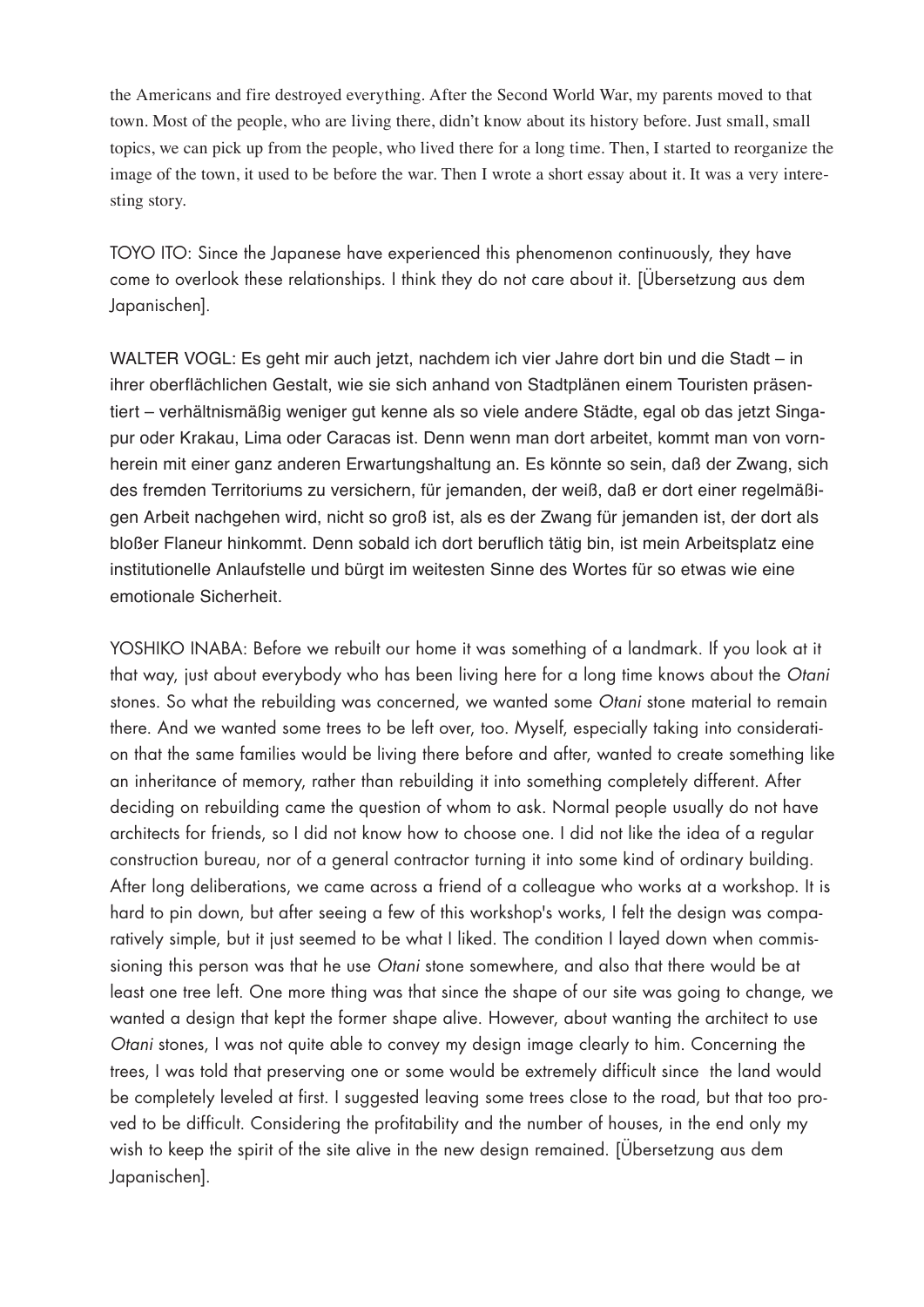MIE ROTH: Im Vergleich mit Europa oder Österreich ist es einfach aus politischen und sozialen Aspekten für Privatleute nicht möglich, die Identifikation an einem Ort oder einer Wohnung, wo du aufgewachsen bist, festzuhalten. Weil es einfach finanziell nicht möglich ist. In Japan ist es so gemacht, daß nach drei Generationen alle weg sind. Das Grundstück kommt zum Staat zurück, weil die Erbschaftssteuer so hoch ist, weil die Ökonomie und Politik mit dem Boden so hoch spekuliert haben. Sie sind damit dem Reichtum nachgegangen, aber dahinter ist nichts. Die Bevölkerung wurde einfach in die Ecke geschoben. Für viele ist es ein Lebensziel, ein Häuschen zu haben. Für Salarymen und so. Aber um dieses Lebensziel zu erreichen, ist das Opfer zu groß. Zwei Stunden hin, zwei Stunden zurück, dein Leben ist gestrichen**.**

TOYO ITO: The Japanese are solely moved by the mental aspect. There are two words called *tatemae* [expedient statement] and *honne* [real opinion] and there is a relevant division in one's thinking. If one handles things only by *tatemae*, they just keep on moving. [Übersetzung aus dem Japanischen].

WILHELM KLAUSER: Es gibt zum Beispiel die Tatsache, daß unheimlich viel gebaut worden ist in Japan und daß sich der ganze Wohnstil geändert hat. Daß es europäisiert worden ist, daß jeder sein Sofa in der Wohnung haben will, seinen Fernseher und seine Sitzgruppe. Über diesen Wohnstil, der eingeführt worden ist, ist etwas verlorengegangen, das urjapanisch ist, nämlich das Leben, das man im alten Edo gefunden hat. Eine Nähe, die sehr individuell war. Daß man durch die Wände durchhören konnte, daß es im Grunde keine Privatsphäre gab und daß daraus eine eigenartige Gesellschaftsform entstanden ist, die für einen Europäer unvorstellbar ist. Meiner Meinung nach ist ein Phänomen wie die Yamanote-Linie nur daraus zu erklären, daß es so eine Vorgeschichte gibt in der Urbanität, daß einfach von vornherein klar ist, daß es eine Gesellschaft ist, die, um zu überleben, aufeinander angewiesen ist.

TAKAMITSU AZUMA: My teacher architect was an architect who studied under Le Corbusier. We were always studying about bold spaces, vertical treatment ... I used this treatment of modern architecture-method of Le Corbusier. For me it was not so strange of using bare concrete and vertical treatment and sometimes bold space, skylight also.

NOBUKO MORITA: The Yamanote line is a circle and it is a very rare case that people can live inside the Yamanote line. That site is just like the size of Paris. And if you live inside the Yamanote line, it is very convenient to move any place. From Nishi Nippori for example to Shibuya it takes 25 minutes, to Shinjuku 20 minutes, to Ikebukuro 10 minutes, to Ueno 5 minutes, to Tokyo 15 minutes, to Yurakucho 20 minutes and to Roppongi 30 minutes. So we can go from my place to any point of Tokyo within 30 minutes. That is very advantageous for us. We can live like Europeans. But most people, who are living in Tokyo, are living far away from the centers. Those people, who live in the suburbs ... maybe their way of living is very simple, they wake up in their home and take the train for 1 1/2 hours to the centers. For them it is very difficult to come and return. Come to the working place and return to their home. It is not easy. Not flexible. Their way of living is just a line from living place and working place. They are always moving between two points.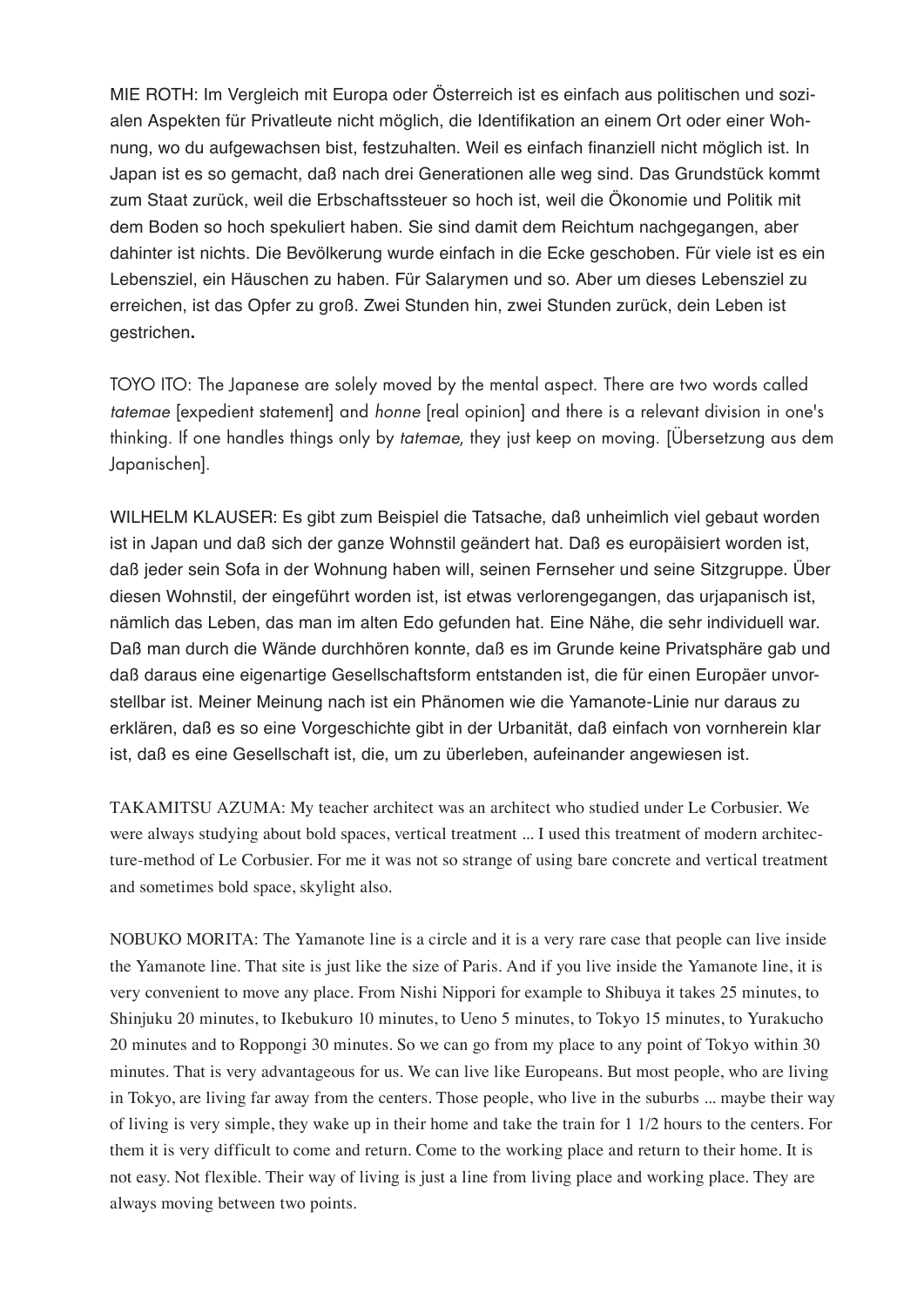TAKAMITSU AZUMA: From the beginning this house was the symbol of living inside**.**

SHIN WATANABE: A house like Azuma's house is not possible, because it has not any privacy.

TOYO ITO: The concept of temporariness is extremely important. For the time being I am living here, but because I will live in a better place later on, I will be patient. Basically, I had this expectation, so seeing the traditional Japanese architecture and the whole city change so much during the so-called bubble economy of the eighties, I felt architecture was changing somehow. [Übersetzung aus dem Japanischen].

MIE ROTH: Ich brauche einen Tisch, ein Telefon, es muß Handy Telefon sein, ich muß überall erreichbar sein, und ich muß auch andere überall erreichen. Ich habe meistens eine Sonnenbrille auf, weil ich diese Leuchtstoffröhren in öffentlichen Räumen und Zügen am Abend nicht mag. Für mich ist das Licht zu hell, es gibt keinen Schatten in der Stadt. Ich habe immer eine Sonnenbrille auf, und ich vermeide, mich in den Stoßzeiten zu bewegen, wenn ich das umgehen kann. In den Zügen denke ich – mit Sonnenbrille, halb Nickerchen – an irgendwas denke ich dabei. Irgendwie bin ich immer in Gedanken. Ich merke überhaupt nicht, ob mich jemand gesehen hat oder nicht. Oft kommt es vor: »Du bist da gegangen, aber Du hast so starr irgendwo hingeschaut«, das kommt oft vor ... irgendwie abgeschaltet**.**

WILHELM KLAUSER: Es war total witzig, ich war in einem Café, da hatten sie ein ganz großes Schild: keine Hunde, kein Eis, keine Handies. Das ist ja der Witz, du hast ein Handy, um überall erreichbar zu sein, und darfst nicht überall hingehen.

YOSHIKO INABA: However, I came to terms with such a sacrifice. After living in a wooden house, concrete as a building material is not a particularly natural material. Rather than using tiles or some chemical building material, I thought using something natural would be better. That is how I felt. Putting this into reality, the people living there were going to change from craftsmen to students to elderly people. So these were going to become rather fancy one-room apartments. Thus there would practically be only people from the upper income brackets. That was probably one aspect. Shibuya here used to be very much in the country earlier on. It gradually became part of the city, but as a very traditional residential area. In this way the attributes of the residents changed and with them also the character of the residential area. Shibuya, here and now, is not like Aoyama, but it is close to the city center and has become quite a fancy part of town, with the *in-crowd* starting to want to live there. So, when constructing houses or apartments here, I too started targeting this kind of people. [Übersetzung aus dem Japanischen].

WALTER VOGL: Man ist zum Teil frustrierend viel unterwegs, um minimale Bedürfnisse abzudecken, weil diese Stadt wahnsinnig funktionalisiert ist. Spezialisten an einem Ort bilden richtige Spezialistentrauben, kleine Ghettos, die über die gesamte Stadtlandschaft verstreut sind. Gewisse Dinge muß man suchen, wie die Nadel im Heuhaufen. Weil ein Phänomen Tokios ist, daß diese verschiedenen Bereiche aus verschiedenen historischen Gründen und mentalitätsmäßigen Gründen heraus, vielleicht aber auch aus der schieren Unüberblickbarkeit und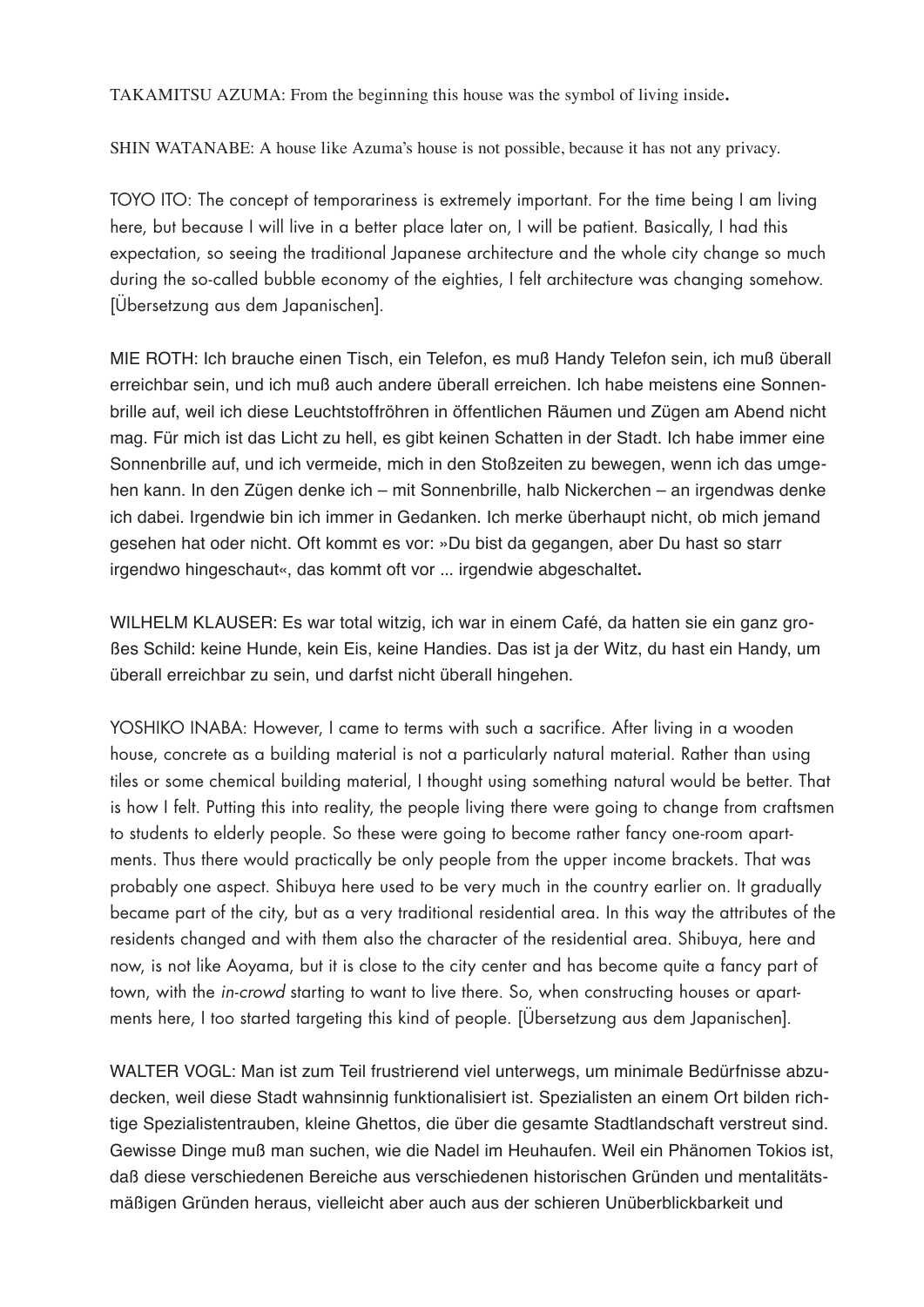Masse nicht wirklich kommunizieren und daß niemand von dem anderen was weiß**.**

NOBUKO MORITA: Since I was a student I don't go back to my house directly. I do something after my work. For example I go to the language school, to the cinema or to the theater. Recently I go very often to the opening party. I stop at one or two places and afterwards I go home. That is the kind of my life-style. We can use more city-facilities, if we live in the center. And it is becoming our life-style and as I am working as an editor, I need more contact with the people and contact with the different kind of information. It is very convenient and it is necessary to live in the center**.**

WILHELM KLAUSER: Da gibt's Venedig, da haben sie ein Shopping Center gebaut und einen Kanal reingegraben, der ist ungefähr 10 m lang und 20 cm tief. Dann haben sie direkt aus Venedig eine echte Gondel einfliegen lassen, und die ist jetzt da drinnen. Mich fasziniert diese Art und Weise, wie sie diese Urbanität erzeugen, die logische Argumentation, die zu dieser Art von Urbanität führt, und gleichzeitig weiß ich, daß es eine metropolitane Argumentation ist – ich weiß nicht, ob ich Toyo Ito jetzt auf den Schlips trete –, die auch unheimlich modisch ist.

ARTURO SILVA: I have rather been lost in Tokyo than found in any other city.

ANSWERING MACHINE: It is the fourth of November, 7 minutes and 23 seconds past 8 pm. [Übersetzung aus dem Japanischen].

YOSHIKO INABA: I lived alone in Daikanyama. So entering into the Dojunkai was very lucky for me. When I was looking for somewhere to live, it turned out to be very difficult to find a home with surroundings like the previous one, with lots of trees. I could not afford such a high rent either. I decided on Dojunkai in spite of the rent being slightly higher than I had hoped for, because the surroundings are great and I really wanted to live there. Thinking of Daikanyama, it is concrete and I thought of living there, but in spite of 60 years passing, the building and the surroundings fit together well. As for the rooms, there were no tatamis in my place, so I thought the landlord had not put any in, but unexpectedly there was one like a threshold [kamoi], giving it a very Japanese element. Although I moved from a one-story house, said to be true Japanese style, to Dojunkai, there was not so much of a different feel to it. The space as well as a nice living feel gave me a clear image of *Oh, I want to put this kind of interior in, I want to live this way* on entering the rooms. The place and I sort of worked well together. So, after two years there, I came here. This house, well, at Daikanyama the house as well as I seemed to have a better feel, but this building's style as such is better. I have been getting acquainted to this place for three years now. [Übersetzung aus dem Japanischen].

WILHELM KLAUSER: Was mich unheimlich interessiert und worüber ich viel nachdenke, ist der Begriff der Fremdheit, der für mich unheimlich wichtig geworden ist, seit ich in Tokio bin. Zu akzeptieren, daß es eine Kultur gibt, die anders ist als die europäische. Sozusagen von dem kolonialen Background Abstand zu gewinnen. Das einmal nüchtern anzusehen. Es gibt z. B. Leute, die permanent angeführt werden, wenn es um Tokio geht. Das zentrale Werk dafür ist Roland Barthes. Das finde ich total falsch, total daneben. Der projiziert sein eigenes Bild,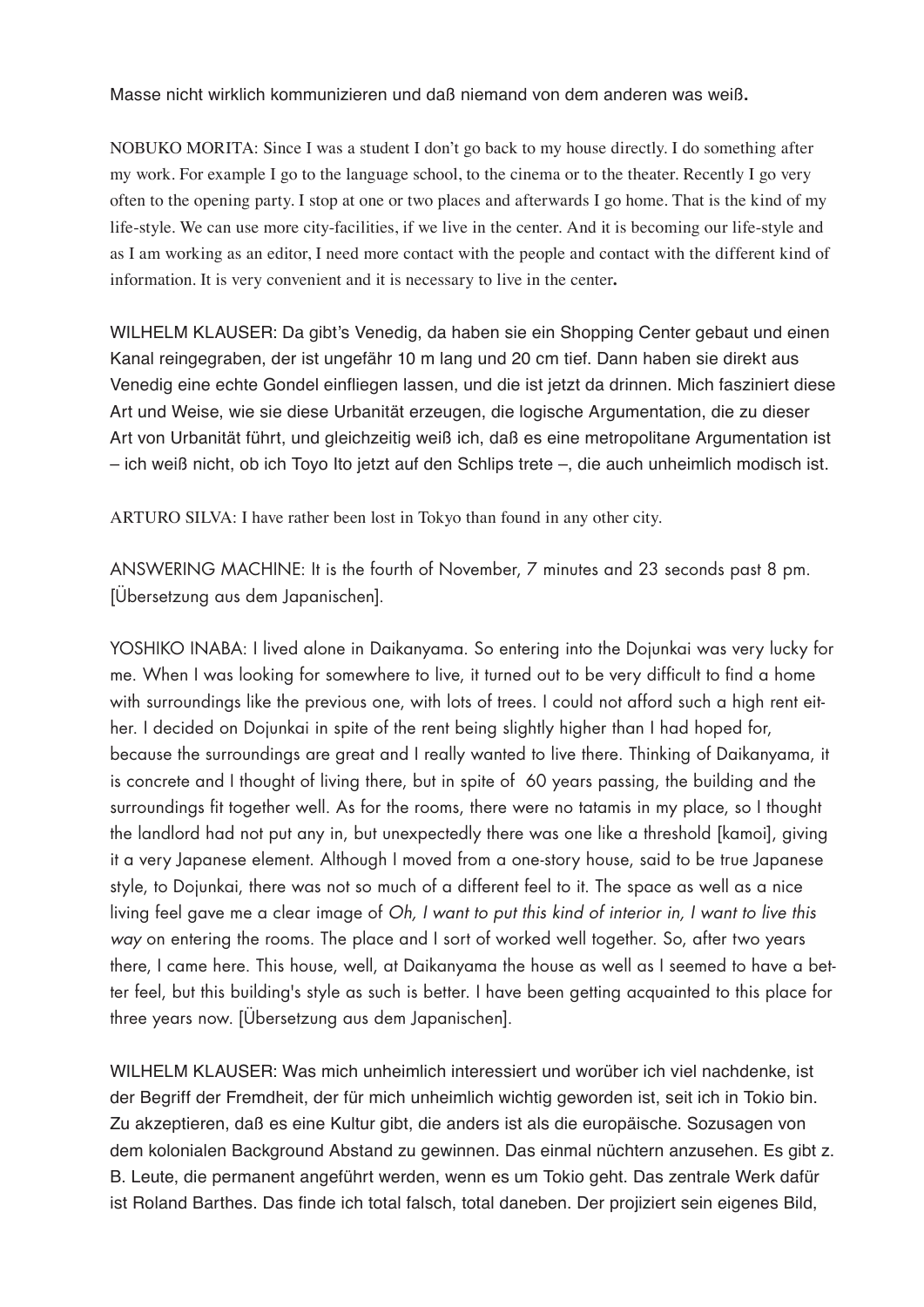der projiziert von sich selbst auf die Stadt Tokio zurück. Das ist unheimlich schwierig.

YOSHIKO INABA: My former home at Dojunkai had a very relaxing atmosphere, but now I am trying to relax by all means. First, I was glad at the clear feel, there being no furniture too, and I put in a low dining table where I had my meals, since I lived alone. However, there was a distinctly lonely feeling about that. When friends come over for a party, the open space is fun, but when you are alone, you cannot relax. What I thought then was that this 4 meter high ceiling is kind of European, but there it is okay because everybody has tables and chairs and such. So I thought maybe I should put in a sofa. [Übersetzung aus dem Japanischen].

SHIHOKO ORA: I like to think only of the convenience of the distribution services and the traffic connections. [Übersetzung aus dem Japanischen].

NOBUKO MORITA: There are some coffeeshops I like, like Spiral or Café Deux Magots in Bunkamura, where the space is very wide and quiet.

WALTER VOGL: In Wien ist alles mehr oder weniger in so engem Raum zusammen, daß ich es mit einem Mal überblicken kann. Und in Tokio ist es zum Teil räumlich getrennter, aber nicht nur räumlich, eben auch mentalitätsmäßig, weil durch diese Funktionalisierung eine weitaus größere Ghettoisierung der Mentalitäten stattfindet. Das wichtigste Arbeitsinstrument in Tokio ist das Adreßbuch, das ist wirklich unendlich viel wichtiger als in Wien. Ich hab' in wenigen Städten gelebt, wo es so überlebensnotwendig ist, jede kleinste Information akribisch zu sammeln.

SHIN WATANABE: Some Japanese people became rich and then they went to Beverly Hills and they wanted to have something similar. Even from the beginning they gave up just imitating a European house...

WILHELM KLAUSER: Jetzt fokussiert sich der ganze Blick von allen auf diese überlagerte Öffentlichkeit. Sumida, Ito, Sejima, Hasegawa ... das ist der Inbegriff der japanischen Architektur, das ist total falsch. Wenn du in einer städtebaulichen Diskussion in Deutschland bist, dann wird dir die japanische Stadt vorgehalten, als Vorbild. Aber wenn du siehst, was gebaut wird: Chiba, Makuhari, Minato Mirai, Tokyo Bay, Osaka New Town, Tama New Town, all das Zeug, das ist das Bauvolumen, das gebaut wird. Ich weiß nie, was daraus wird. Ich bin fasziniert von der Größe.

YOSHIKO INABA: I suppose there is also the problem of proportions. Because it is tight but very high, there is a sort of feeling of not being able to turn off. In the end, I am living here. The spacing I find very interesting. In spite of the ceiling, on top it is very low. That contrast is very refreshing. Now, I think of that space as a Japanese alcove. In old Japanese houses, this alcove has a decorative shelf and when you say six tatamis, I suppose there would also be room for eight. In short, the advantage is the space. Although I would not like it if there were only that space, being able to take advantage of the space results in a very good feeling. [Übersetzung aus dem Japanischen].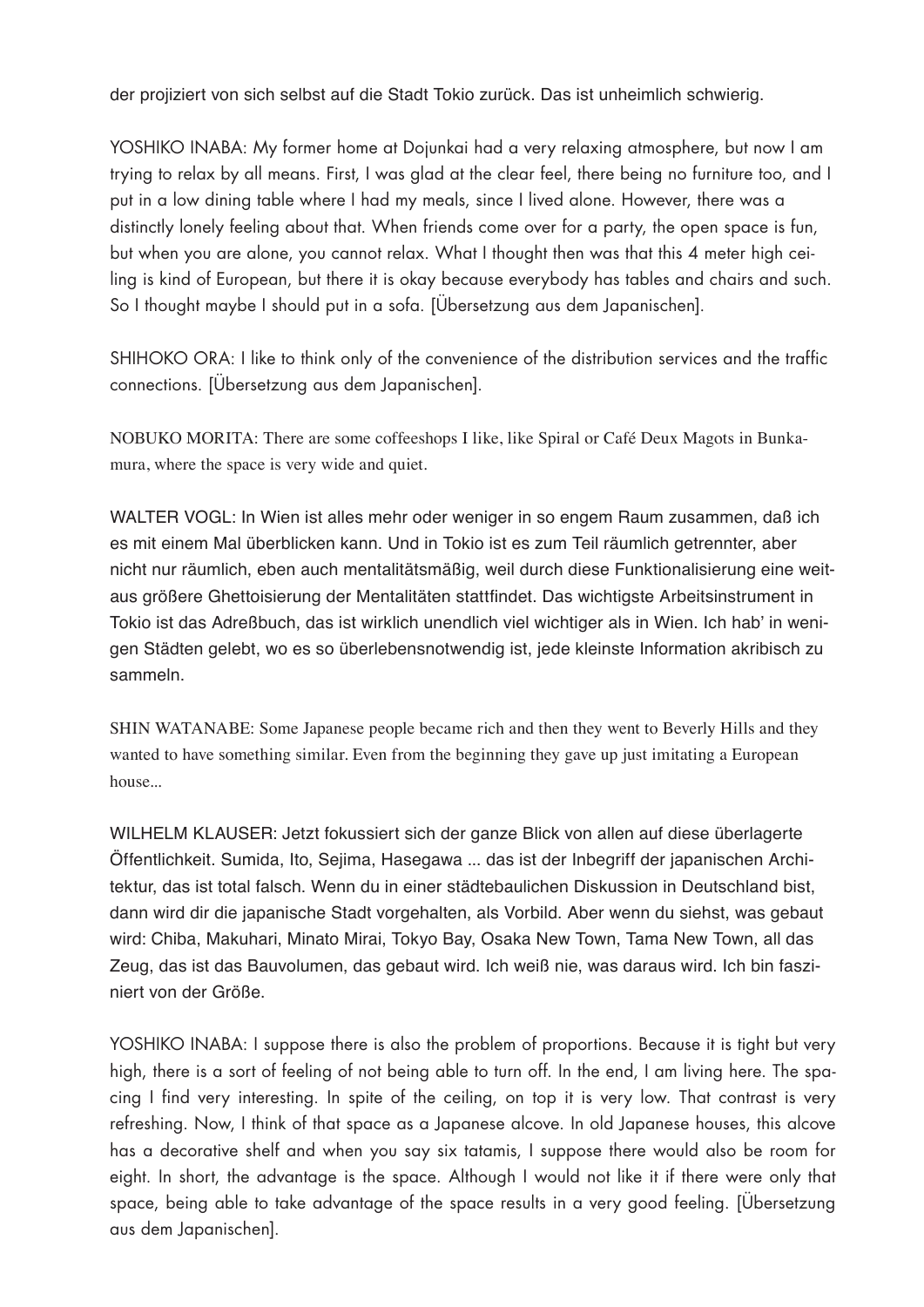TAKAMITSU AZUMA: For many years I have been writing articles at the corner coffee shop. Every morning I go to the coffee shop, writing something, and then I go to my office and work there. Sometimes I go to the construction site, sometimes to the university and stay in Osaka, talking with my students, go back to the office and come here. My city-life is spread out ... it's my life ... and basecamp is here.

WILHELM KLAUSER: Diese Idee von dem Ie [jap. Begriff für Haus], von dem Haus, die löst sich ja überall auf. Du hast Tama New Town z. B., das ist eine Gegend, wo untertags nur mehr Frauen sind, weil die Männer tagsüber in die Stadt pendeln, um zu arbeiten, und spät abends zurückkommen. Das, was ursprünglich das Haus ausgemacht hat, eine wie immer geartete verwandtschaftliche Beziehung, die auch früher im Clan irgendwie immer da war ... die ist total gesprengt durch die Stadt und durch die Distanz, die da ist. Das löst sich auf und muß ersetzt werden.

MIE ROTH: Ich bin in der Stadt aufgewachsen. Ich habe nie so richtig Natur als notwendig empfunden. Bin lieber ins Kino oder Theater gegangen. Aber seitdem ich nach langer Zeit Europaaufenthalt wieder zurück bin, hab ich Neigung, in meiner Freizeit abzuschalten. Frische Luft, Meer, Fisch ... und das hat auch mit meiner Kindheit zu tun. In meiner Kindheit habe ich in einem sehr dichten Downtown-Bezirk in Shibuya gewohnt, wo jetzt das Entwicklungsprojekt vorgeht. Da gab's Sento [Badehaus] und ein Süßigkeitengeschäft und ein Fischgeschäft ... diese Infrastruktur hat es noch dort am Meer, und was mich am meisten beeindruckt, wenn du aufs Meer hinausschaust, siehst du den Fuji-Berg mitten im Meer.

WILHELM KLAUSER: Die Idee war ja da, daß eine metabolistische Struktur gebaut wird, und was daraus entstanden ist, ist der Shuto [Stadtautobahn, gebaut zur Olympiade 1964]. Das ist der Inbegriff einer aufgesetzten Ordnung. Die errechnete Durchschnittsgeschwindigkeit im Jahr auf dem Shuto ist zehn Stundenkilometer. Das ist der größte Witz.

SHIHOKO ORA: One can compare Tokyo to a desert. Then you can think of the salarymen as members of a caravan looking for an oasis. When they finish work, they become one of the crowd and travel the desert. The oasis may be a cup of coffee or a glass of beer at a bar, music heard at a record store, a picture at a gallery or sometimes also a short talk. [Übersetzung aus dem Japanischen].

WILHELM KLAUSER: Ich war letztesmal außerhalb der Stadt vor fünfeinhalb Monaten.

SHIN WATANABE: We were in Hongkong in the beginning of this January. We were taught from some people in Hongkong that they never cook at home. If you are very rich or very poor you cook at home.

YOSHIKO INABA: I was in Sao Paolo from the age of one to four. I guess since I was raised in an apartment, that is my natural habitat and it does not feel all that strange. My bathplace was also western. On the other hand, when we came back to Japan from Brazil, my mother said *In*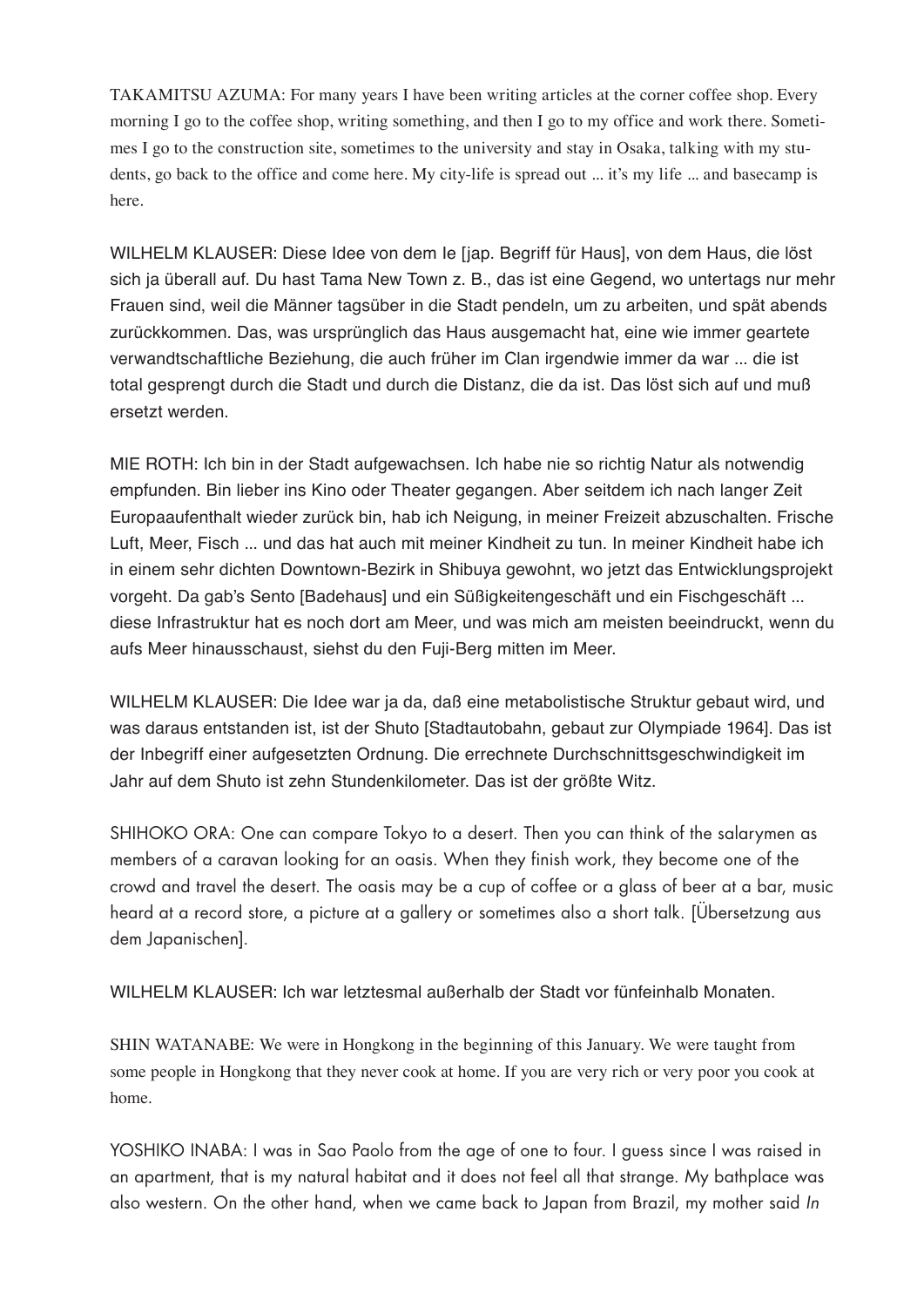*Japan we take the shoes off when we go into the house*, something I thought was strange and could not imagine at my age. To tell the truth, our house in Sao Paolo was quite big and we had a maid too, so when we came to our rather ragged one-story house in Japan, I thought *This is where I live now?* [Übersetzung aus dem Japanischen].

WALTER VOGL: Wenn ich mich in Wien oder in westlich gebauten Städten bewege, die alle irgendwie einer gewissen Zentralperspektive gehorchen, die sozusagen im Prinzip dem Städtebau folgen, wie es im 19. Jahrhundert entwickelt worden ist, dieser ganze Wildwuchs vom Mittelalter entfernt wurde ... breite Boulevards ... das ist ja in Tokio so gut wie nicht vorhanden, mit Ausnahme einiger Repräsentationsstraßen. In Wien ist es verhältnismäßig viel einfacher, zwei Schritte zurückzugehen, das Ganze noch einmal ungefähr anzupeilen und aufs neue loszumarschieren**.**

WILHELM KLAUSER: Ich denke, daß das Switchen innerhalb der Scenes innerhalb der Stadt auch nur sehr begrenzt möglich ist, weil sich alles nur innerhalb einer Generation abspielt. Du hast in Shibuya ein Durchschnittsalter von 16 Jahren, egal wo du hingehst. Es ist unwahrscheinlich homogen, die Oberfläche, in der du dich bewegst. Du bewegst dich auch von dir aus ... du gehst nicht heute dahin essen, und dann abends fährst du auf die Ginza und gehst einfach in was, wo die älteren Leute sind. Die aktive urbane Kultur, die die Szene herstellt, ist im Grunde genommen eine identische Gesellschaft, die dieselben Erfahrungen macht. Der Austausch, der eigentlich das Interessante ist an einer urbanen Gesellschaft, d. h. du kannst dich zwischen Generationen bewegen, den gibt's auch in der Stadt nicht mehr. Z. B. in Shibuya krieg' ich keinen Kontakt, ich verstehe nicht, was in Shibuya abgeht.

NOBUKO MORITA: Since two years, I'm keeping this apartment. It is a very good space for me. I rent this apartment for my books and also for my guests. When I was young, when I visited for example England or France, most of my friends offered me a room. But in Japan most houses have not a big space. But I wanted to do that for the friends who come from foreign countries. Then this space I can use as guest room also. The space is very small, but with a key everybody can enter and can relax without any disturbance.

MIE ROTH: Ich habe so eine Haltung zur Architektur gelernt, sehr akademisch ... Loos hat gesagt, wenn eine Säule runterfällt, dann bist du weg. Die Bilder, die dir nicht gefallen, die kannst du weghängen. Das finde ich richtig so. Seitdem ich in Japan bin, hab' ich immer gesehen ... so temporär wie möglich. Und nach meiner Meinung haben die Architekten einfach kritiklos die Erscheinungen der Gesellschaft mitgemacht. Keine kritische Haltung gegenüber ... sehr akademisch aufgearbeitet**.** Ich finde es wichtig, wenn sich das Haus mitentwickeln kann. Wir sollen etwas aufbauen, was man nicht nach zehn Jahren abreißen muß, sondern was mitwachsen kann.

TAKAMITSU AZUMA: We are architects, we have to keep the quality of space. We have to send this ability to the next generation. Even when the life-style and the family-style is quite changing, some human beings can find their space**.**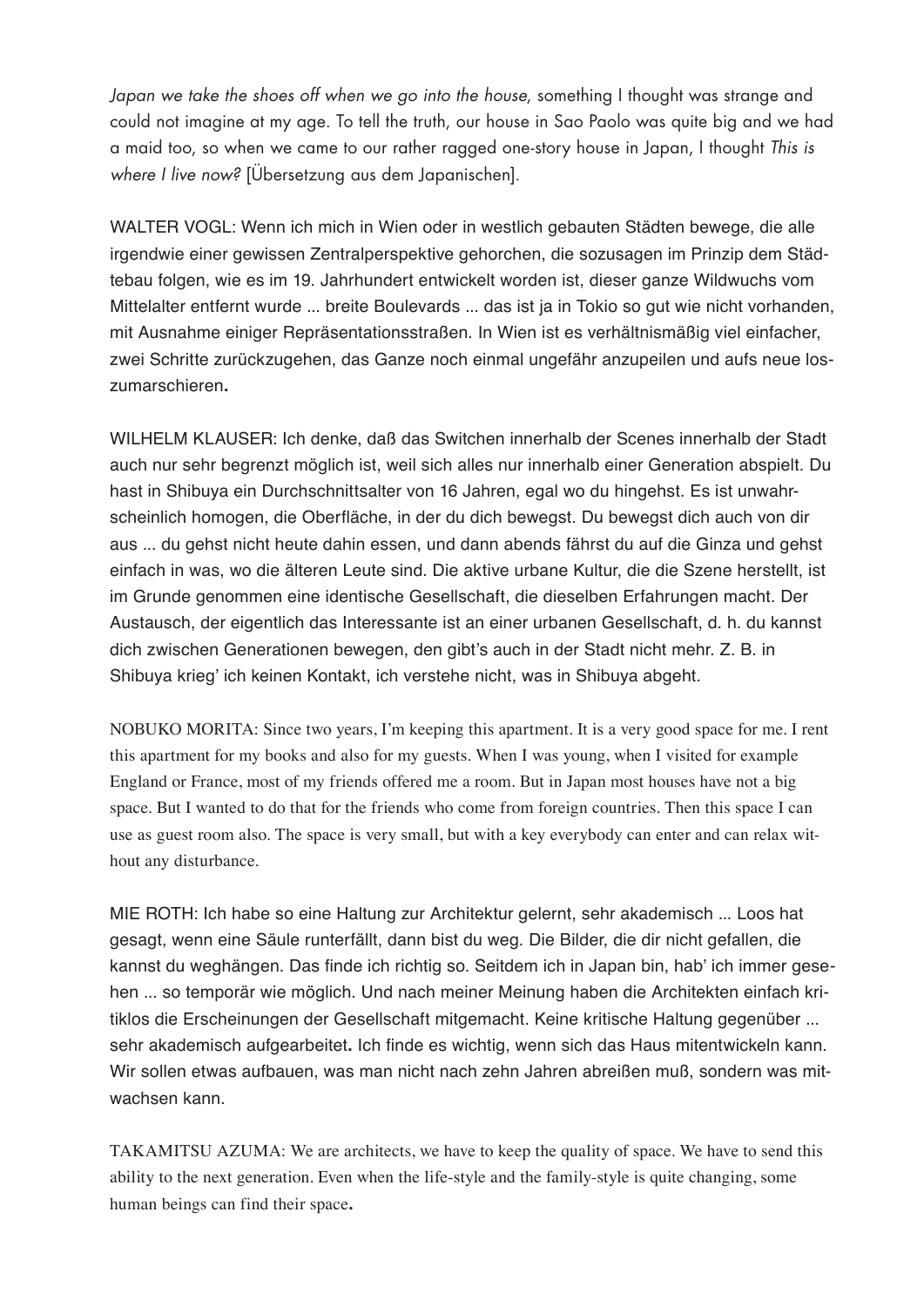WALTER VOGL: Da werden dir ja komplizierteste geographische Pläne gezeichnet, mit Nennung von 700 markanten Punkten, die du am Weg antreffen könntest, und es wird ein Sachverhalt, der sich manchmal im Endeffekt viel einfacher darstellt, aber auf unendlich komplizierte Art und Weise beschrieben. Ich hab' zum Beispiel die Erfahrung gemacht, daß es im Grunde viel weniger schwierig ist, als man glaubt. Wenn man einen guten Stadtplan hat und wenn man diese geographischen Übersichtspläne, die am Eingang in jedem Viertel hängen, einigermaßen zu lesen gelernt hat, dann kommt man mit der bloßen Adresse auch überall hin.

WILHELM KLAUSER: Da hab' ich mir das Abartigste, was Tokio zu bieten hat, angesehen. Da gibt's ein Gebiet, das heißt Faret Tachikawa, ein Neubaugebiet. Da sind große Blocks, Kaufhaus, Cinema Tower, und zwischendrin haben sie mit wahnwitzigem Aufwand Kunst aufgebaut. So was, das ist wirklich der Punkt, wo du als Architekt sagst, du nimmst den Griffel aus der Hand ... als Architekt hab' ich aufgegeben, die Künstler müssen sowieso aufgeben, es geht gar nichts mehr. Der Punkt, wo Kunst zur Kommunikation anregen soll oder irgendetwas vermitteln soll, der ist total daneben.

WILHELM KLAUSER: Wenn du dir überlegst, daß dein Leben hier ein Abwägen ist zwischen was kann ich mir leisten, welche Nähe zum Stadtzentrum – Nähe zum Stadtzentrum entspricht ja immer den verfügbaren Quadratmetern, die du als Person hast –, das mußt du halt abwägen. Wenn du viel Quadratmeter haben willst, dann hast du wenig Zeit. Also du pendelst, hast zwei Stunden Fahrzeit, aber du hast ein Haus im Grünen. Du hast im Durchschnitt in Osaka und Tokio 63 m2 für eine dreiköpfige Familie. Wenn du nach Toyama gehst, dann hast du 150 m2. Wenn du aus Tokio rausfährst, dann findest du im ganzen Umkreis die Ferienhäuser und Siedlungen. Wenn du drei Stunden von Tokio rausfährst, mit dem Shinkansen, das sind 200 km ... pendelst so hin und her, es gibt Leute, die das machen ... aber das sind ja im Grunde urbane Personen.

YOKO WATANABE: Recently, people started thinking about prioriticing their lifes and think about what they really, really need. Try to compensate.

SHIHOKO ORA: If you know how to make use of the facilities of the system, you can reach your goals very fast. [Übersetzung aus dem Japanischen].

WALTER VOGL: Das ist vielleicht eine urjapanische Fähigkeit, sich sozusagen aus engen Verhältnissen wegzuträumen ... bedingt dadurch, daß sie in ihrer räumlichen Bewegungsfreiheit so eingeschränkt sind, eröffnet sich denen wirklich im Fernseher, in dem sie diesen Stadtplänen nachfahren, eine ganze Welt. Und viele machen das effektiv als Kompensation. Für die ist dann der Moment, wo sie mit dem Auto rausfahren und diese Strecke dann nachfahren, gar nicht mehr so wichtig, weil dort erfahren sie gar nicht mehr so viel.

ARTURO SILVA: Don't forget that Tokyo embraces Montana as well as the tropics and if there is any sort of center to it, it is closer to my house than it is to Brigitta's.

ANSWERING MACHINE: It is the fourth of November, 4 minutes and 21 seconds past 2 pm. [Übersetzung aus dem Japanischen].